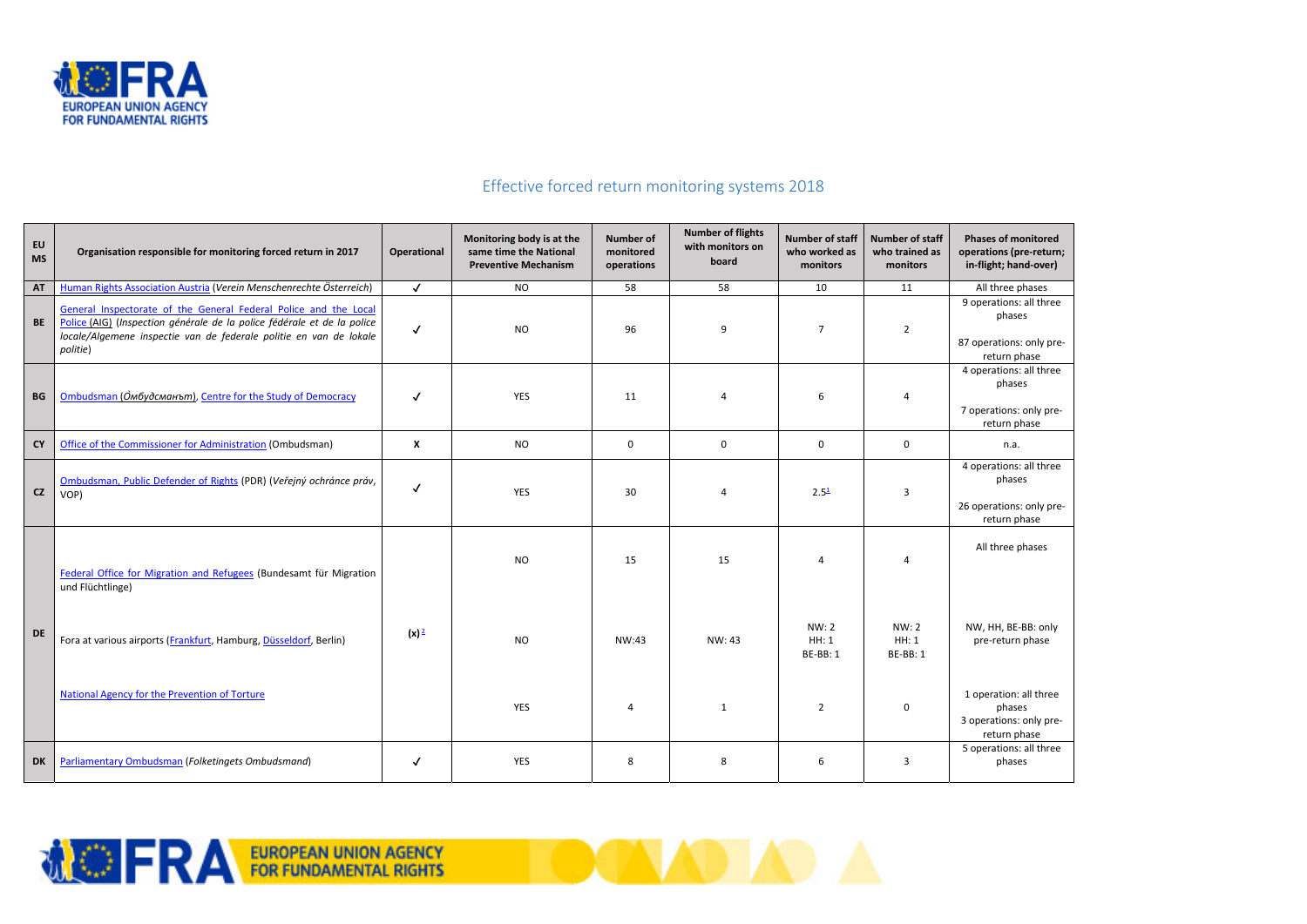

|                 |                                                                                                                                                                 |                |                          |                          |                          |                |                | 3 operations: only pre-<br>return phase                                                                                                 |
|-----------------|-----------------------------------------------------------------------------------------------------------------------------------------------------------------|----------------|--------------------------|--------------------------|--------------------------|----------------|----------------|-----------------------------------------------------------------------------------------------------------------------------------------|
| EE              | <b>Estonian Red Cross (Eesti Punane Rist)</b>                                                                                                                   |                | <b>NO</b>                | 22                       | 12                       | $\overline{2}$ | 3              | 12 operations: all three<br>phases<br>10 operations: only pre-<br>return phase                                                          |
| EL              | Greek Ombudsman (Συνήγορος του Πολίτη)                                                                                                                          | $\checkmark$   | YES                      | 41                       | 17                       | 18             | 18             | All three phases                                                                                                                        |
| ES              | Ombudsman (Defensor del Pueblo)                                                                                                                                 | $\checkmark$   | YES                      | 16                       | 16                       | 10             | 10             | All three phases                                                                                                                        |
| F1              | Non-Discrimination Ombudsman (Yhdenvertaisuusvaltuutettu)                                                                                                       |                | <b>NO</b>                | 46                       | 18                       | 5              | 5              | 12 operations: all three<br>phases<br>18 operations: pre-<br>return and in-flight<br>phases<br>16 operations: only pre-<br>return phase |
| <b>FR</b>       | General Inspector of All Places of Deprivation of Liberty (Contrôleur<br>général des lieux de privation de liberté)                                             | $\checkmark$   | YES                      | 3                        | $\overline{2}$           | 4              | 0              | All three phases                                                                                                                        |
| HR              | Croatian Law Centre (Hrvatski pravni centar)                                                                                                                    | $\checkmark$   | <b>NO</b>                | 60                       | 6                        | 4              | 4              | All three phases                                                                                                                        |
| HU              | Prosecution Service of Hungary (Magyarország ügyészsége)                                                                                                        | $\checkmark$   | <b>NO</b>                | 5                        | 5                        | $\mathbf{1}$   | 3              | All three phases                                                                                                                        |
| $\mathsf{IE}^*$ | No monitoring system in law                                                                                                                                     | $\blacksquare$ | $\overline{\phantom{a}}$ | $\overline{\phantom{a}}$ | $\overline{\phantom{a}}$ | $\sim$         | $\sim$         | $\overline{\phantom{a}}$                                                                                                                |
| $\sf IT$        | National Authority for the Rights of Persons Deprived of Liberty<br>(Garante nazionale dei diritti delle persone detenute o private della<br>libertá personale) | $\checkmark$   | YES                      | 22                       | 22                       | 21             | 36             | All three phases might<br>be covered (decided on a<br>case-by-case basis)                                                               |
| LT.             | Lithuanian Red Cross Society (Lietuvos Raudonojo Kryžiaus draugija)                                                                                             | ✓              | <b>NO</b>                | 14                       | 13                       | 3              | 3              | All three phases:<br>occasionally monitored<br>Pre-return: always<br>monitored                                                          |
| LU              | <b>Luxembourg Red Cross (Croix-Rouge luxembourgeoise)</b>                                                                                                       | $\checkmark$   | YES                      | 8                        | 8                        | 6              | 10             | All three phases                                                                                                                        |
| LV              | Ombudsman's Office (Tiesībsarga birojs)                                                                                                                         | $\checkmark$   | YES                      | $\overline{7}$           | 3                        | $\overline{a}$ | 11             | 3 operation: all three<br>phases<br>4 operations: only pre-<br>return phase                                                             |
| <b>MT</b>       | <b>Monitoring Board for Detained Persons</b>                                                                                                                    | $\checkmark$   | YES                      | $\overline{3}$           | 3                        | $\overline{2}$ | $\overline{2}$ | All three phases                                                                                                                        |

**OON AD AD A** 

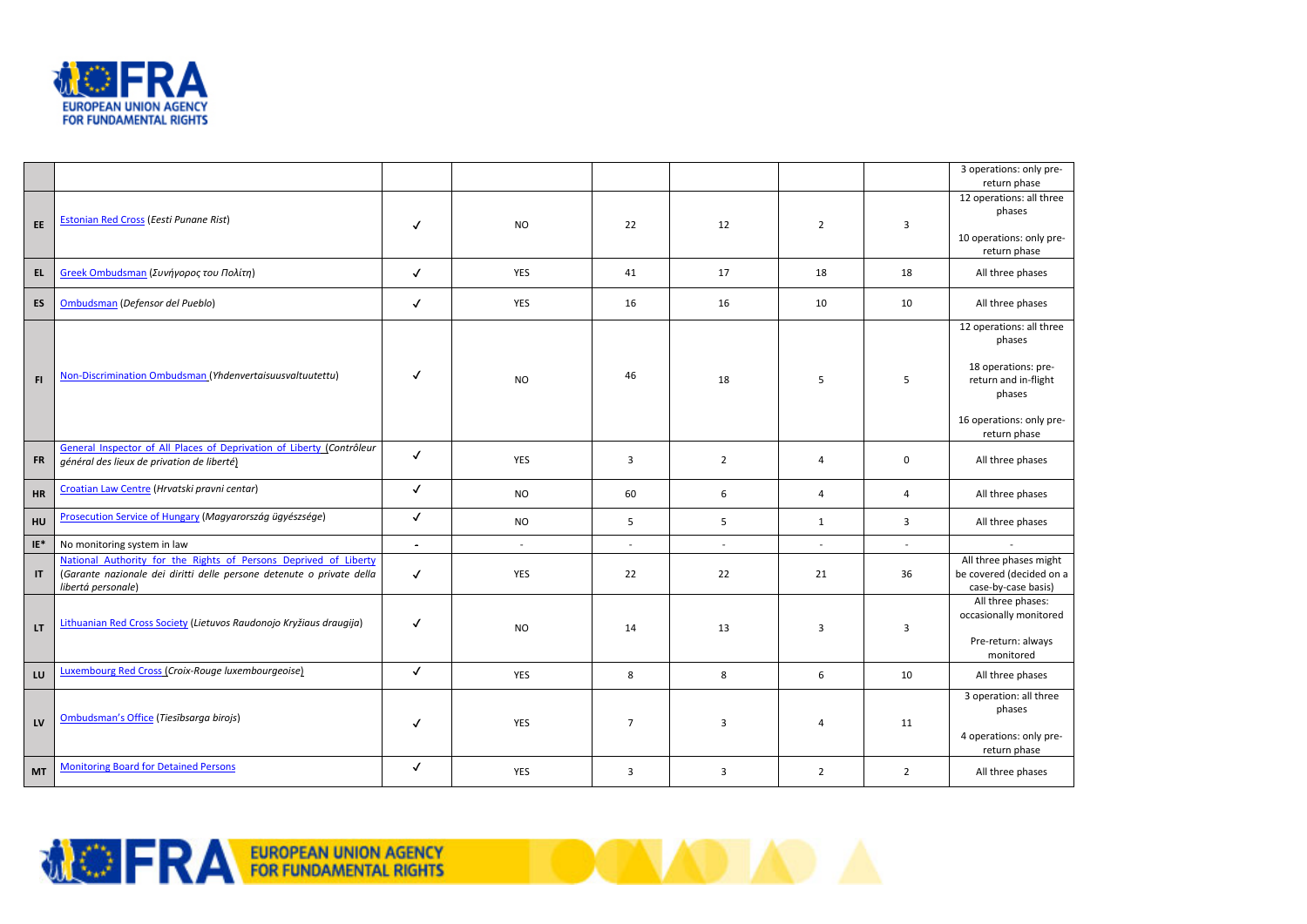

| NL        | <b>Inspectorate of Justice and Security (Inspectie Justitie en Veiligheid)</b>                                                                              |              | YES <sup>3</sup> | 60                       | 60   | 8    | 8              | All three phases                                                               |
|-----------|-------------------------------------------------------------------------------------------------------------------------------------------------------------|--------------|------------------|--------------------------|------|------|----------------|--------------------------------------------------------------------------------|
| PL        | Various NGOs, e.g. the Helsinki Foundation for Human Rights, Rule of<br>Law Institute Foundation, Halina Nieć Legal Aid Centre, MultiOcalenie<br>Foundation | $\checkmark$ | <b>NO</b>        | $\overline{7}$           | 6    |      |                | 6 operations: all three<br>phases<br>1 operation: only pre-<br>return phase    |
| PT        | General Inspectorate of Internal Affairs (Inspecção-geral da<br>Administração Interna, IGAI)                                                                |              | NO.              | 11                       |      |      |                | 1 operation: all three<br>phases<br>10 operations: pre-<br>return phase        |
| <b>RO</b> | Romanian National Council for Refugees (Consiliul Național Român<br>pentru Refugiați, CNRR) (NGO)                                                           | $\checkmark$ | <b>NO</b>        | 49                       | 43   |      |                | 28 operations: all three<br>phases                                             |
| <b>SE</b> | <b>Swedish Migration Agency (Migrationsverket)</b>                                                                                                          | $\sqrt{2}$   | <b>NO</b>        | 38                       | 38   |      |                | 13 operations: all three<br>phases<br>25 operations: only pre-<br>return phase |
| SI        | <b>Caritas Slovenia</b>                                                                                                                                     | √            | <b>NO</b>        | 5                        | 5    |      | $\overline{2}$ | Only pre-return phase                                                          |
| <b>SK</b> | Ministry of the Interior - Bureau of Border and Foreign Police of the<br>Presidium of the Police Force                                                      | $X^2$        | <b>NO</b>        | $\overline{\phantom{a}}$ |      |      |                |                                                                                |
| <b>UK</b> | Her Majesty's Inspector of Prisons (HMIP), Independent Monitoring<br>Boards (IMBs)                                                                          | $\checkmark$ | <b>YES</b>       | n.a.                     | n.a. | n.a. | n.a.           | n.a.                                                                           |

<sup>2</sup> In Germany, Slovakia and Sweden, the monitoring body appointed by law is an agency/entity belonging to the branch of government responsible for returns. Thus, FRA considers that it is not sufficiently independent to qu Directive. In Germany, the effective forced return monitoring system, operated by NGOs at certain airports, covers only parts of the country.

**AD AD** 

**TIME AND STATE** 

<sup>3</sup> In the Netherlands the National Preventive Mechanism is a network composed of different bodies. The monitoring body listed is part of this network and coordinates its work.

## Notes:

'Operational' means that a monitoring entity, which is separate from the authority in charge of returns, has been appointed and has carried out some monitoring activities during the year.

\* Ireland and the United Kingdom are not bound by the Return Directive (2008/115/EC).

 $1$  In Czechia, 2 full time staff and 1 part time staff worked as monitoirs

✔: Operational

**(X)**: Partially operational

**X**: Not operational

**n.a.**: Information not available

‐ : Not relevant